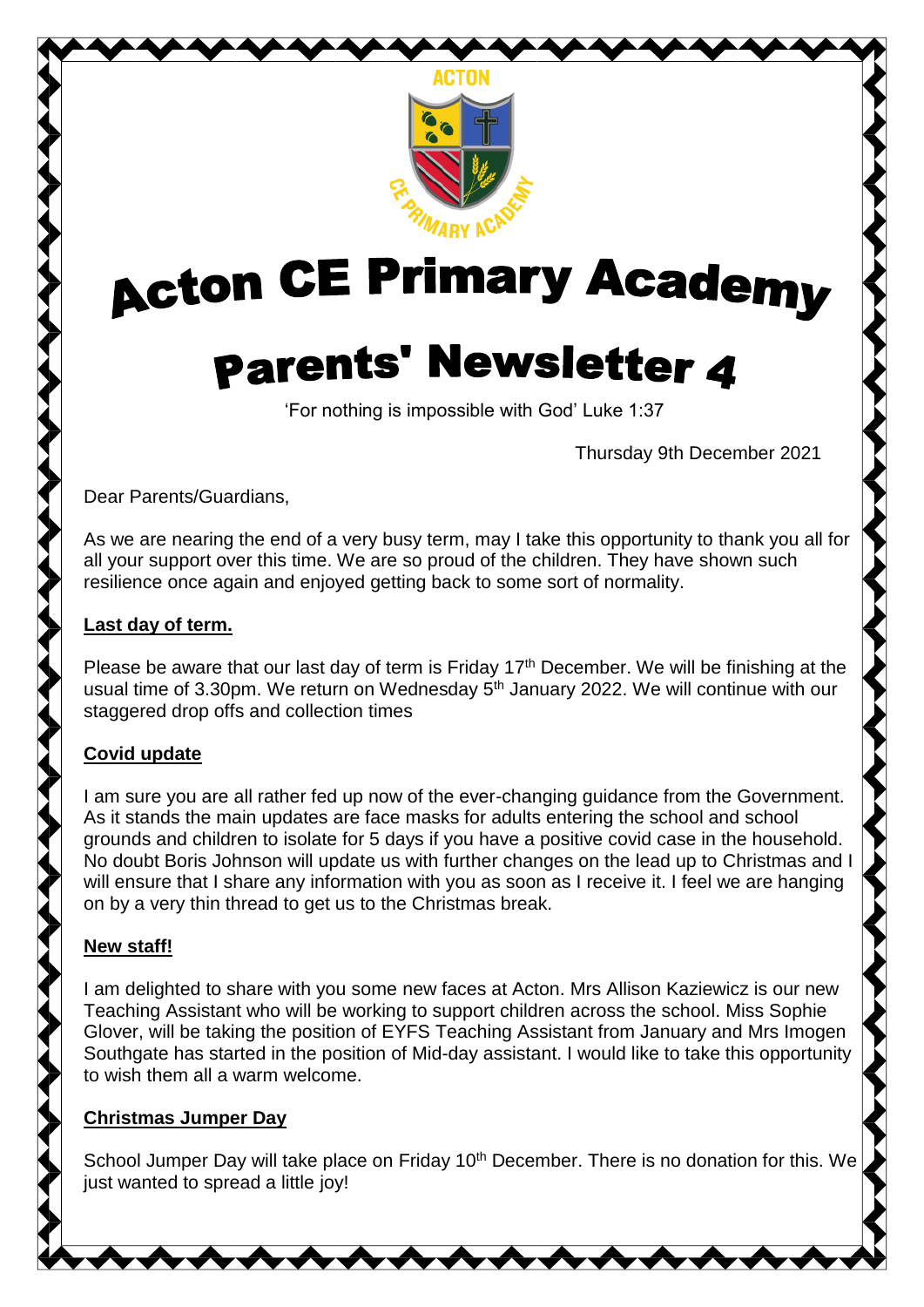#### **St Mary's Festive events**

St Mary's Church is hosting their annual Tree Festival in Church beginning Saturday 11th December at 10-4.30pm and Sunday 12th December 12-5pm The Church Christmas concert will take place at 7.30pm on Saturday 11<sup>th</sup> December. There is also an Acton Guided walk on Sunday  $12<sup>th</sup>$  December at 1pm from Church. All very much welcome to join.

The children are very excited to once again be able to visit the Church for the annual advent trail. This will take place over the course of the week beginning 13<sup>th</sup> December in school time. It is a really wonderful and magical event for the children to enjoy.

# **Elf Run for St Luke's**

All children will take part in an elf run on Friday 10<sup>th</sup> December to raise vital funds for St Luke's hospice. All children will be given a hat for the event. Any kind donations are welcome. Please use the envelope that has been sent home.

# **Pupil Fund Raising**

We have a wonderful pupil in Year 2, Matilda Bennett, who is collecting donations for the Nantwich food bank. If you have anything to donate please pop them into school by the end of this week.

Head Boy and Girl are hosting a bottle and chocolate raffle. If you would like any raffle tickets, please send your child with the money by Friday 10<sup>th</sup> December. 50p a strip.

# **Christmas Virtual Panto and Christmas Lunch**

The Virtual Christmas Panto will be streamed into classrooms on Wednesday 15<sup>th</sup> December. Christmas Lunch will also be served on this day. Children may wear festive jumpers for the day.

# **SHH It's a secret!**

On the last day of term, we have a very special visitor who will be visiting all the children and delivering a little gift. I better get the mince pies and milk at the ready!

# **Reports**

A short summary of your child's attainment and progress will be sent out at the end of the term. We hope you find this to be a useful overview.

# **Nativity and Carol Service**

The Nativity shows have been a huge success. As you can imagine, lots of time has gone into preparing the children for this event and I want to thank the staff for all their hard work in ensuring that the service can run as smoothly as possible. Many thanks to the parents/carers for supporting us with the covid restrictions that we have had to put into place. By working together, we have been able to continue with our shows.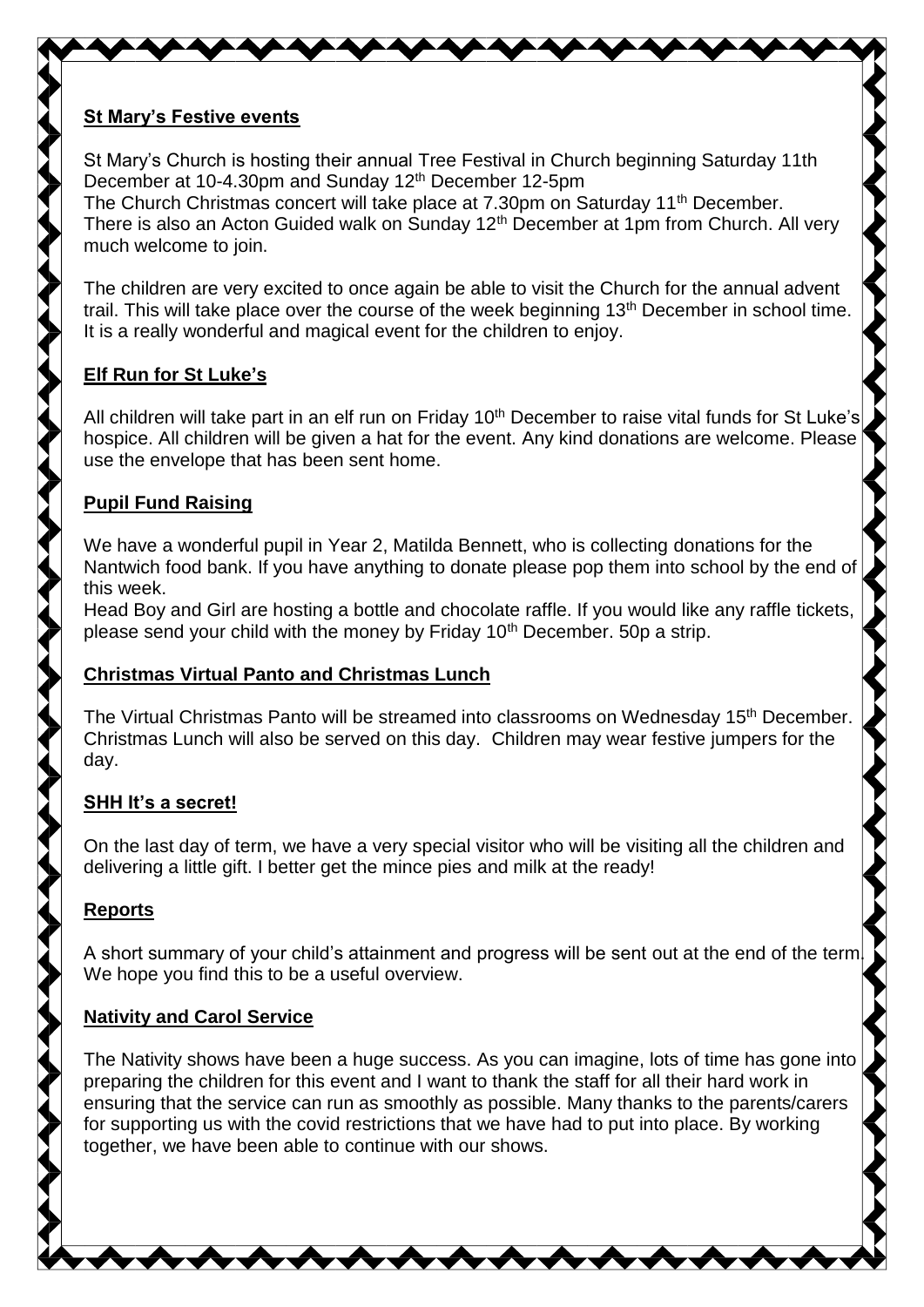Our KS2 service will take place on the 16<sup>th</sup> December. There will be 2 services (Yr3 and 4 parents/carers- 9.30am and Yr5 and 6 parents/carers- 2pm) so we are able to limit numbers attending. Can I remind you that it is x2 tickets per child, please wear a mask and where possible, LAT flow before the service. If you have any symptoms, you must not come to the service. In the event of bad weather, we will move our service virtually and will show this at 2pm. A text will go out with the link if we need to do this. Let's hope that the weather is kind to us next week! Don't forget to wrap up warm!

# **FOAS Treat!**

FOAS have planned an amazing falconry treat for the children on the last day of term. Can I also take this opportunity to thank the team for all their support this term and all the amazing things they have organised for the children and the school. We are very grateful.

# **Class Parties**

We all love a good party at Acton, so class teachers are planning parties over the next week. Please watch out for further details on this.

#### **Year 1 classroom update**

I am pleased to share with you that the emergency roof work over the Year 1 classroom is now complete. The classroom has been gutted, the double doors boarded up and walls and ceilings are now being plastered and painted. I have been working with the interior designer to ensure that the classroom is going to be amazing. I am very excited to see the outcome.

# **School Dinners**

The cost for next half term is **£78.40**. Please can all monies for the half term be paid by Friday 15<sup>th</sup> January at the latest.

Please note if payment is not made, your entitlement to dinners will be stopped. If it is necessary for you to pay weekly, please arrange this with Mrs Curry. All weekly monies must be paid for in advance of the meals being taken.

If your child is in Key Stage 1, they are entitled to Universal Free School Meals.

# **Class Highlights!**

#### **Reception**

#### Merry Christmas!

Reception have really been getting into the Christmas spirit this half term. We have enjoyed learning some wonderful songs for the nativity, along with the wonderful dances. The children have been getting creative making their own 'space rockets' and Christmas decorations ready for our end of term Christmas Party... with lots of glitter. It has been a true pleasure to watch them settle into school life and get to know each of their personalities, they are all very much a big part of our Acton family. I am looking forward to all of our spring term adventures together. Mrs Gregory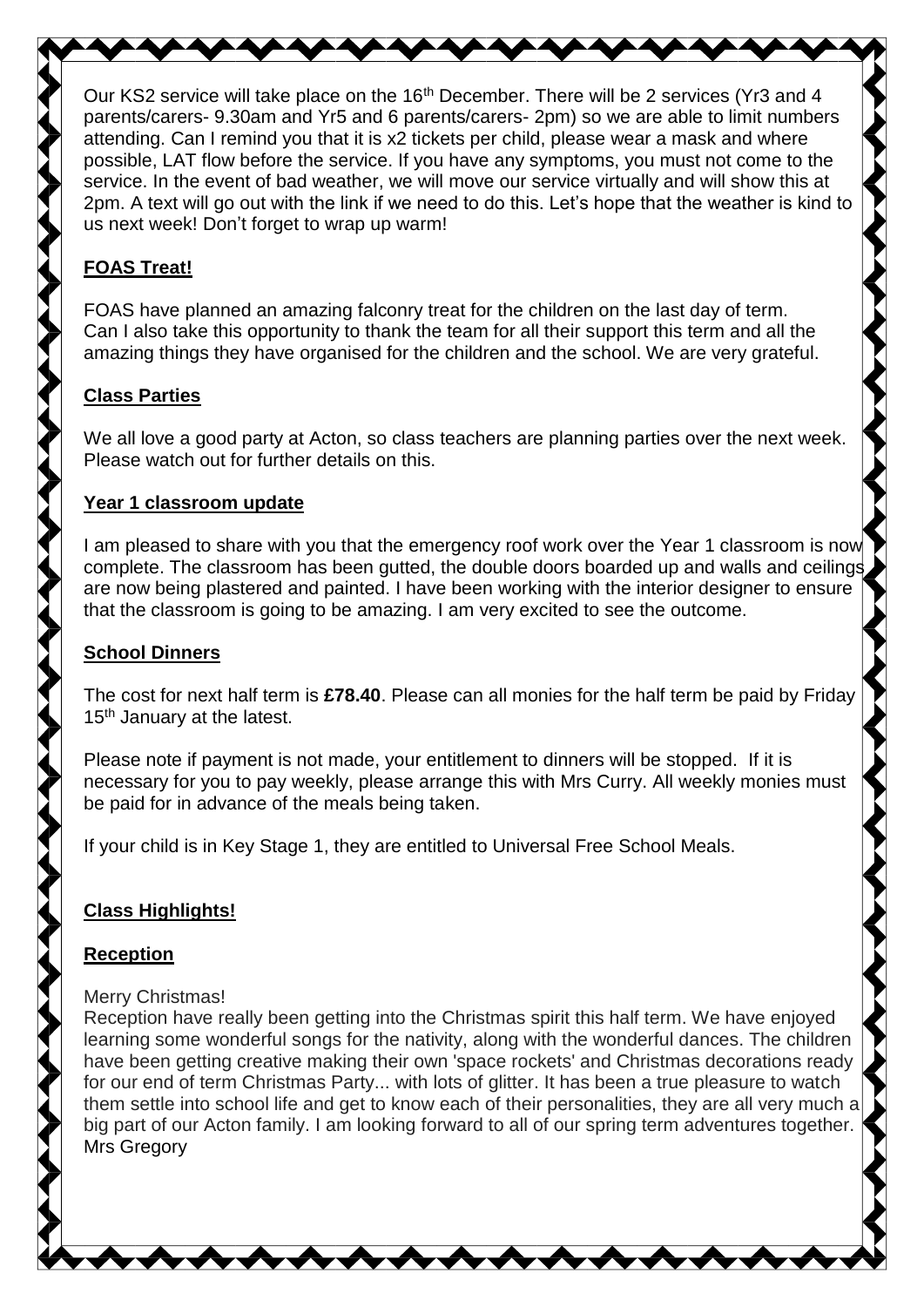#### **Year 1**

Year 1 has enjoyed the last few weeks learning about our story of Dexter and the horrible troll. We have been working towards writing our own fairy tale and set of instructions to catch a troublesome witch. In maths we have been learning about numbers between 11 -20 and recognising the value of each number. We have looked at the different ways we can record our work using the concrete, pictorial, and abstract methods. Additionally, we have been spending lots of time learning our nativity songs and rehearsing our parts ahead of our performances this week. We have lots of fun activities planned for the remainder of the term and look forward to sending home their craft creations over the next week.

#### Miss Bloore

#### **Year 2**

In Year 2 we have had a fantastic time really bringing our topic to life over this past month. We held a World War 2 Evacuation experience day. The children did an amazing job with their costumes and really enjoyed the day. They built model air raid shelters, created peg dolls, received wartime letters, baked a rationing cake recipe, shopped using ration books and finished the day learning a dance from the time with Miss Jolene's dance. From what we were told they all, unsurprisingly, slept well that night. After our trip the children blew us away with their diary and letter writing in their role as evacuees. The children in Year 2 have also worked very hard to learn all their lines, dances and songs for the nativity and we are very proud of them. In science the children have been working in role as zoologists and applying their knowledge of animal habitats to design their own zoo enclosure Mrs Torrie and Mrs Rogers

#### **Year 3**

In year 3 we have been learning all about Queen Victoria's Empire. We have looked at the countries that she has reigned over. We also looked at what life was like for school children during the Victorian times, and we cannot wait until our Victorian Day next week. In science we have been looking at light and dark and made shadow puppets to show how shadows work. We did this through recreating fairy-tales and we really enjoyed showing these to the rest of the class and school. We have also really enjoyed creating decorations for the Christmas tree and are really looking forward to all the Christmas activities we are going to do over the next week. We are particularly looking forward to the pantomime and KS2 Carol Service next week. Mr Hollinrake

#### **Year 4**

We are all excited about the Christmas Carol service, parties and panto but Miss Cross is still making us work hard until then. We loved making Christmas decorations for the Christmas Tree festival and our Lords will be leaping and our ladies will be dancing all over the tree. This week we have been learning how to multiply and divide in maths using lots of different practical equipment including dienes apparatus, Numicon and counters. It has been great fun using lots of equipment and has helped us to understand our methods and made journaling our work much better. In English this week, we have started our newspaper reports based on our class story and the highlight of last week was looking at the vibrations on water when we were investigating tuning forks in Science, especially as the water jumped out of the top of the cup and splashed Miss Cross.

Miss Cross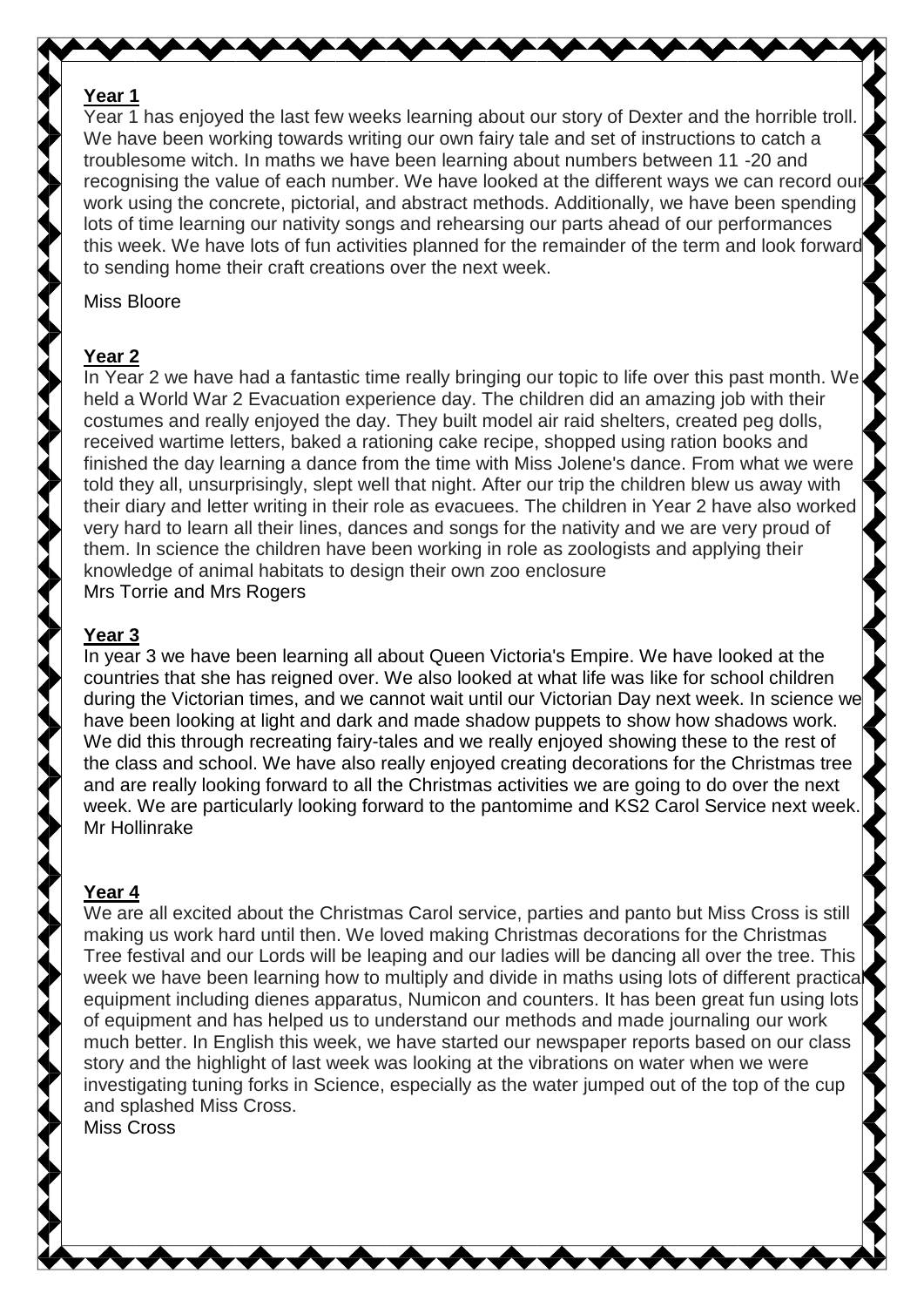#### **Year 5**

The children have worked their socks off this month. They have enjoyed the beautiful book called The Farther which has encouraged lots of amazing descriptive language and vocabulary. The children have been using lots of resources to support them with developing their knowledge of fractions of a number in Maths. We have also been developing our architectural skills and making exploded diagrams for our Wonders of the World model. The class have enjoyed learning about a range of different music form around the world and we even went on a carnival around school with our instruments. Year 5 have worked extremely hard this half term and are very much looking forward to all the festivities next week. Mrs Bramwell and Mrs McKinlay

#### **Year 6**

These past few weeks Y6 have been really enjoying their Science topic of Electricity! We have been finding out about the different ways our energy is supplied and creating our own investigations using circuit components. We have also been designing and creating our own APPs in DT - enjoying exploring the current market and how we can improve it! We have spent time with our buddies - even making Christmas decorations together for the Church and creating Marshmallow and spaghetti towers for Children in Need! We have been learning all about refugees in English and writing our own real-life newspaper reports as if we were real journalists. We have also been practicing brand new festive songs ready for our upcoming Carol Service!

Happy Christmas everyone and have a restful break! Miss Stevinson

#### **Head Boy and Girl updates**

#### *Key Stage One*

*In key stage one their favourite part of this festive month in school is the nativity. It was hosted at the church just down the road. The nativity featured students from foundation to Y2, the older students starring larger and more advanced roles. As you may or may not know, nativity follows the birth of Jesus Christ born in Bethlehem.*

#### *Key Stage two*

*Y3: Year three are going to be doing a Victorian day soon where they come to school dressed as Victorian children as part of their history topic.*

*Y4: Year four recently had a visit from 'Mr Maidment' to learn all about Jesus and the Bible.*

*Y5: Year five recently had Tudor day where they all dressed up and re-lived the life of a Tudor (even the teacher joined in).*

*Y6: In Year six we are continuing to develop our roles and responsibilities running many competitions across the school!*